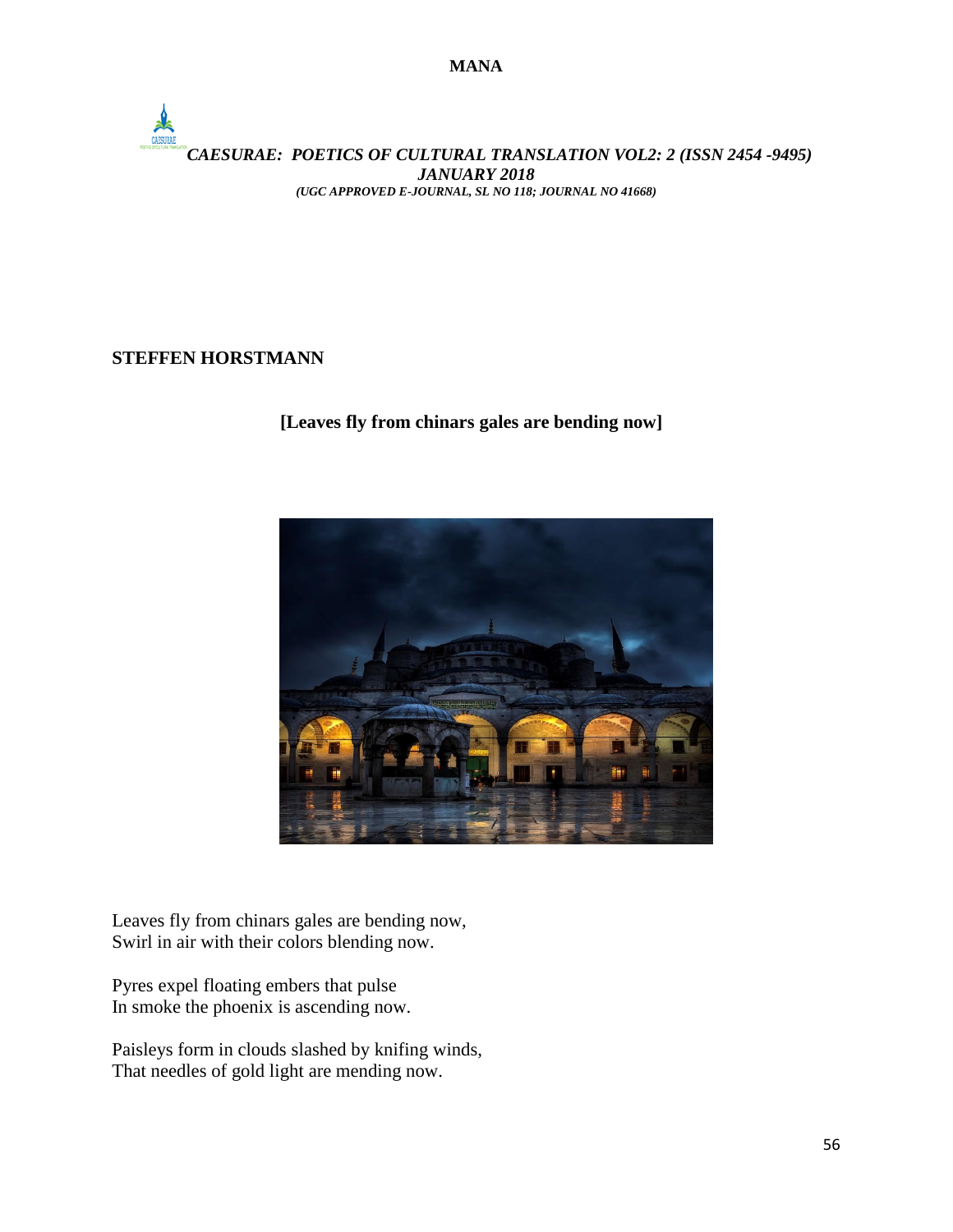## *CAESURAE: POETICS OF CULTURAL TRANSLATION VOL2: 2 (ISSN 2454 -9495) JANUARY 2018 (UGC APPROVED E-JOURNAL, SL NO 118; JOURNAL NO 41668)*

Caravels are spinning in a maelstrom, hail Pierces sails sharp gusts are rending now.

You are entranced by light sparkling in clouds From which the Angels are descending now.

Rain-laced whirlwinds hurtle like trains In the dark where neem trees are bending now.

Sprigs of lightning pierce saffron clouds Where the rainbow's colors are blending now.

Begum Akhtar's lips emit visible notes Of music from a song that is ending now.

## *from* **The Diva of Jalsaghar**



Couplets by Faiz are inscribed on shrouds Draped over the tomb of Begum Akhtar.

Shards of light stream from mirrors That held the image of Begum Akhtar.